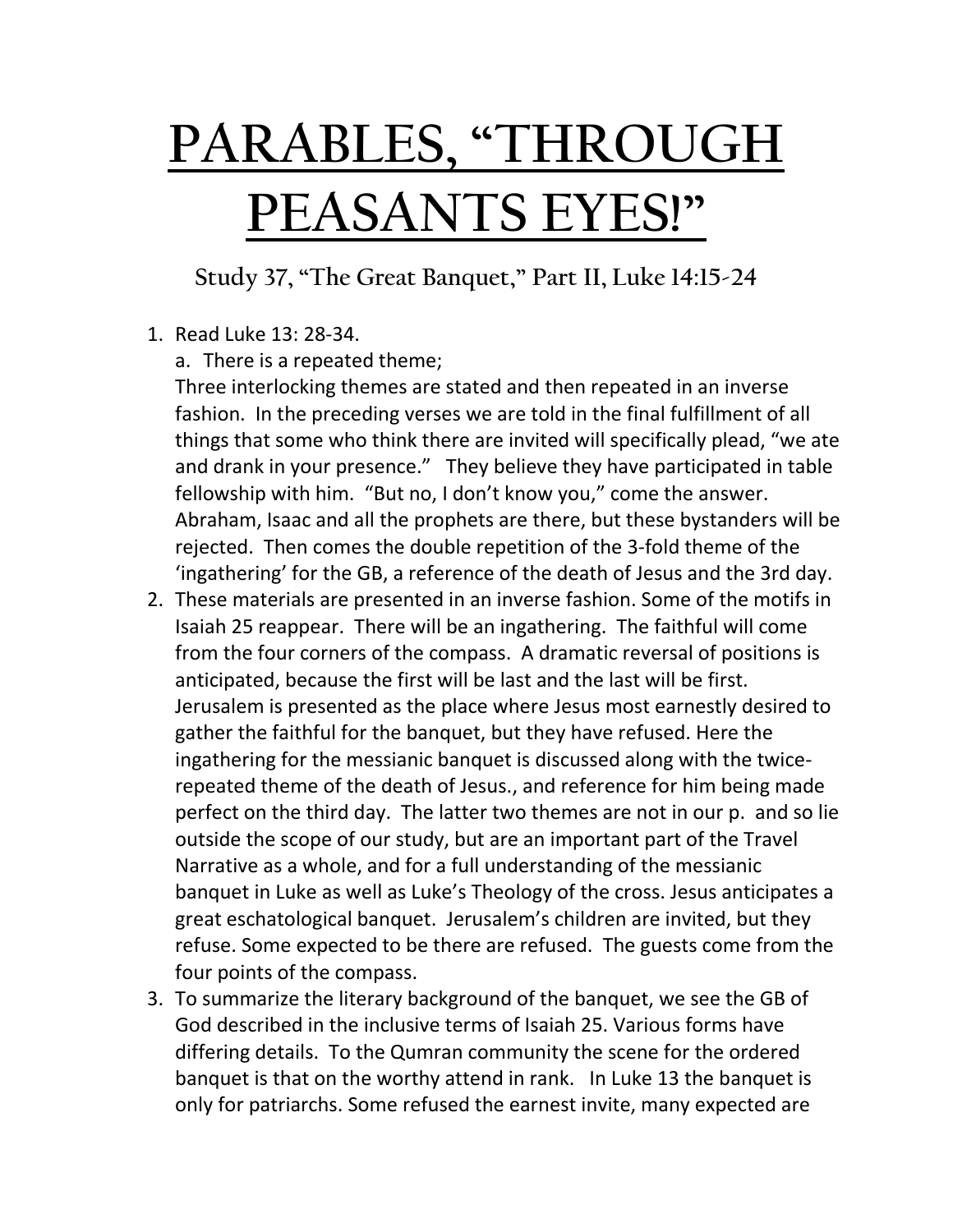refused. The guests come from the four corners. Lucan composition compares the 3<sup>rd</sup> day and the death of Jesus in the banquet. With the OT, Intertestamental and NT background, we can proceed to the text.

- 4. The pious banqueter invokes an invocation on the those who will be accepted on that great day. "O Lord, may we be among the righteous and be counted without blemish, worthy to sit with the men of renown on that great day." Rather than a traditional pious invocation, Jesus responds with a p. Whose literary form is as follows;
- 5. The p. begins with a reference to the GB and those initially invited. We have a clear case of *inclusio,* in that these same themes, with the same language occur at the end. After the introduction, the dramatic action divides into seven speeches. We could even call the p., "The Banquet of the 7 Speeches." They fall naturally into 7 stanzas, with ideas in the first four and then other key ideas in the last three;

"And he said to him,

A man once gave a GB GREAT BANQUET And he invited many MANY INVITED (1) And he sent his servant at the hour of the DO THIS Banquet to say, 'Come, all is ready now!' BECAUSE OF THIS But they all began making excuses. EXCUSES (2) The first said to him, 'I have bought a field I DID THIS And I must go out to see it. I MUST DO THIS I pray that you have me excused.' EXCUSE ME (3) And another said, "I have bought five yoke of oxen. I DID THIS and I go to test them I MUST DO THIS I pray you have me excused.' EXCUSE ME (4) And another said, I have married a bride, I DID THIS And therefore-- THUS I MUST I cannot come.' NOT COME (5) So the servant came and reported to the Master. Then the householder in anger said To his servant, 'Go out quickly, into streets MASTER\_GO And the lanes of the city, Bring in the poor, THE STREETS Maimed, blind and lame.' FILL UP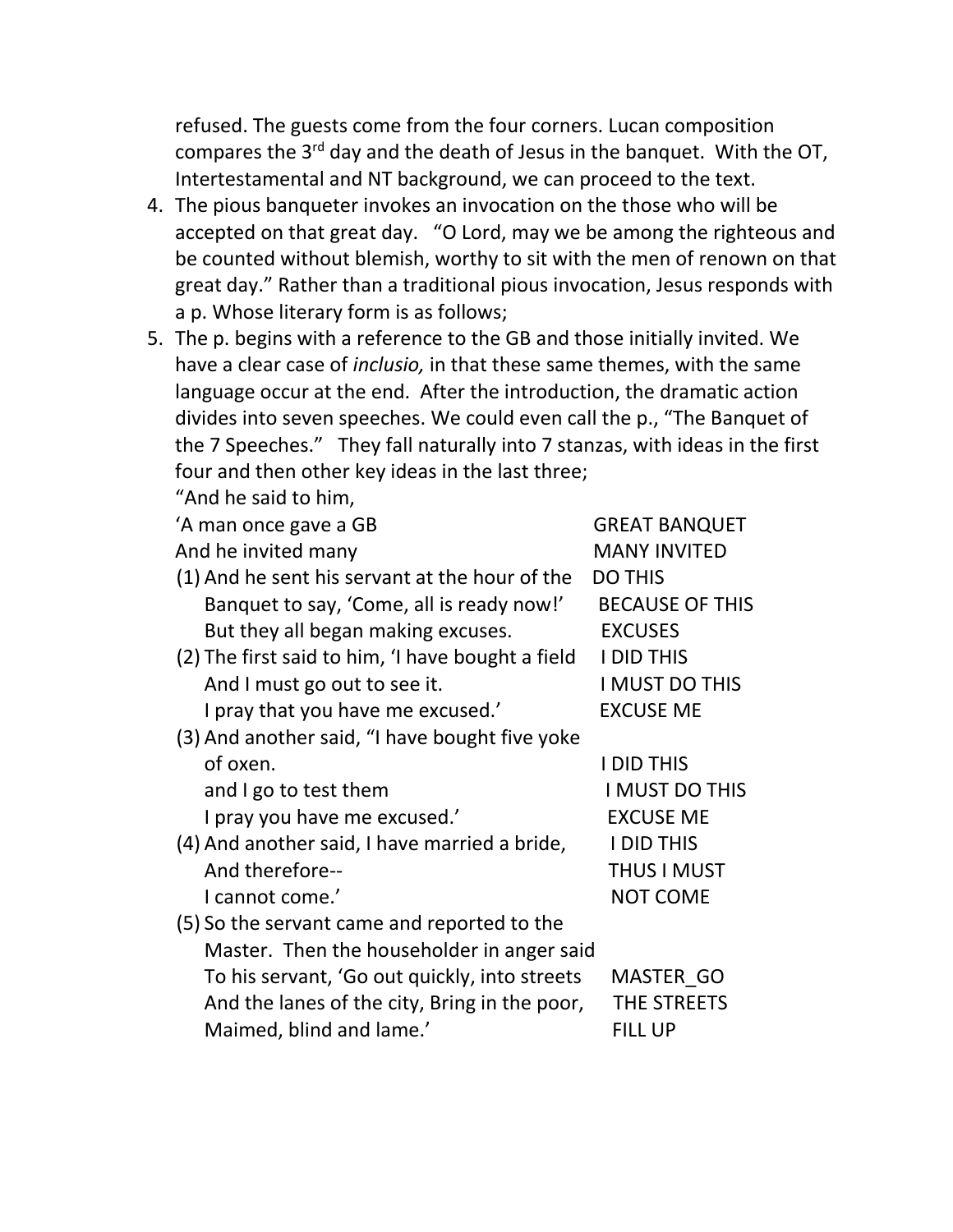| (6) And the servant said, 'Sir,' what you have                       | <b>SERVANT</b>       |
|----------------------------------------------------------------------|----------------------|
| Commanded has been done,                                             | <b>I WENT</b>        |
| and there is still room.'                                            | <b>NOT FULL</b>      |
| (7) And the master said to the Servant, 'go out'                     | <b>MASTER GO</b>     |
| Into the highways and the hedges,                                    | <b>TO HIGHWAYS</b>   |
| And compel to enter, that my house may be filled.'                   | <b>FILL UP</b>       |
| For I tell you (plural)                                              |                      |
| None of those men who were invited                                   | <b>THOSE INVITED</b> |
| Shall taste my banquet                                               | <b>MY BANQUET</b>    |
| 6 The master gives three speeches Each of them begins with a command |                      |

- 6. The master gives three speeches. Each of them begins with a command related to the gathering of the guests. There are two invitations to outsiders (though they are different people) at the end. The p. needs to be examined one stanza at a time. To this we now turn.
- 7. "And he said to him,
- 'A man once gave a GB GREAT BANQUET

And he invited many MANY INVITED

## **STANZA ONE-A BANQUET PREPARED**

 $(1)$  And he sent his servant at the hour of the Banquet to say, 'Come, all is ready now!' But they all began making excuses.

| <b>DO THIS</b>         |
|------------------------|
| <b>BECAUSE OF THIS</b> |
| <b>EXCUSES</b>         |

- 8. DO THIS, BECAUSE OF THIS, and EXCUSE ME:
	- a. Some details on this; A GB is hosted by a great man. The guests are peers and associates. This is a serious invite.
	- b. A Jewish review of Lamentations refers to the people of Jerusalem and notes that none of them would attend a banquet unless he is invited twice. This is done so that the first one is never considered as being sent as a mistake.
	- c. There is an example in ancient history in which an enemy is accidentally invited and it leads to tragic results.
	- d. This double invitation is still in play in much of the ME, especially conservative areas.
	- e. A village provides meat for the banquet and it is prepared according to the number of guest. chicken
	- f. The hosts send out invitations and receive reservations and chicken, duck and calves are prepared according to increasing # of guests.
	- g. The animal is killed and eaten that night and guests who reserve are duty bound to attend.